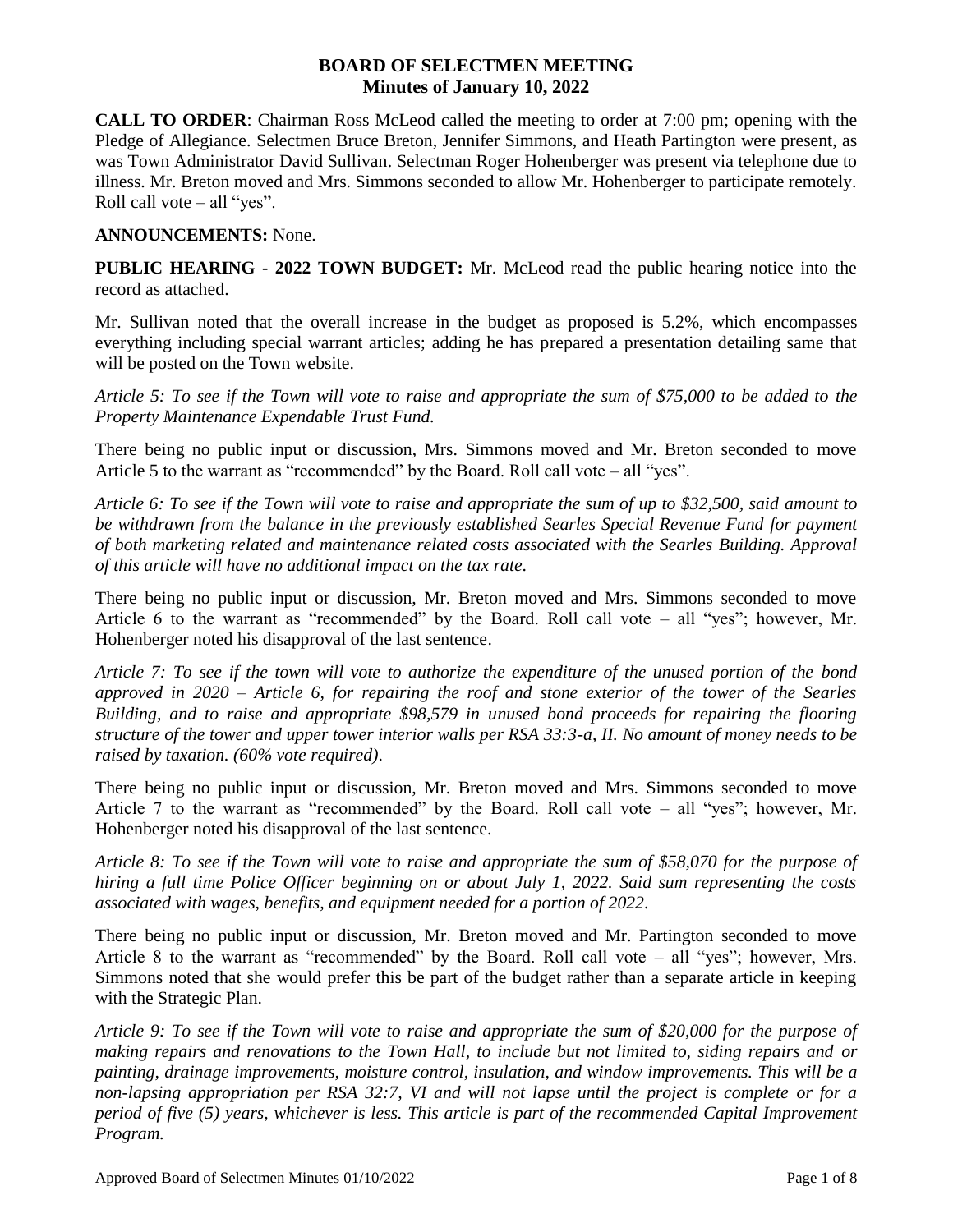There being no public input or discussion, Mrs. Simmons moved and Mr. Breton seconded to move Article 9 to the warrant as "recommended" by the Board. Roll call vote – all "yes".

*Article 10: To see if the Town will vote to raise and appropriate the sum of \$100,000 for the purpose of purchasing a small excavator for the Highway Department and purchasing ancillary equipment for said vehicle. This article is part of the recommended Capital Improvement Plan.*

General Services Director Dennis Senibaldi advised that, per the Board's request, he had researched Town expenditures to bring in such equipment when needed, and that approximately \$28,000 has been spent with the current contractor; adding the latter is potentially retiring. He noted he had also looked into rental fees for approximately 16 weeks of work, which would be \$26,400, but does not include transport costs. Mr. Senibaldi felt similar amounts will be spent annually, whereas this machine, if approved, would be paid off in four years and last for twenty.

There being no further public input or discussion, Mr. Breton moved and Mrs. Simmons seconded to move Article 10 to the warrant. Roll call vote – all "yes".

Mr. Breton then moved and Mrs. Simmons seconded to "recommend" Article 10. Roll call vote – all "yes" save for Mr. Hohenberger who was opposed, explaining that, while he acknowledged the current contractor is cheaper than others and may no longer be available, he would like to see how the numbers work out should he retire. He also noted the current lack of interior equipment storage at the Highway garage as a concern.

*Article 11: To see if the Town will vote to raise and appropriate the sum of \$185,000 for the purpose of purchasing a five-ton, six-wheel plow truck for the Highway Department and purchasing ancillary equipment for said vehicle. This article is part of the recommended Capital Improvement Plan.*

There being no public input or discussion, Mr. Breton moved and Mrs. Simmons seconded to move Article 11 to the warrant as "recommended" by the Board. Roll call vote – all "yes".

*Article 12: To see if the Town will vote to raise and appropriate the sum of \$7,500 to be used towards forest improvements and maintenance within the McIlvaine Town Forest and further to raise the same by withdrawal of seven thousand five hundred dollars (\$7,500) from the Special Forest Maintenance Fund created in accordance with RSA 31:113. This will be a non-lapsing appropriation per RSA 32:7, VI and will not lapse for a period of three (3) years. Approval of this article will have no impact on the tax rate.*

There being no public input or discussion, Mr. Breton moved and Mrs. Simmons seconded to move Article 12 to the warrant as "recommended" by the Board. Roll call vote – all "yes";

*Article 13: To see of the Town will vote to authorize the Selectmen to convey an easement in favor of Brian Harvey, of MCL, LLC, over a portion of the Town's Recreational Trail, lot 9-A-770, in the area between Shamrock Road and Anderson Road, for the purpose of allowing a driveway easement to Lot 9- A-825 for a single-family residence. In addition, to authorize the Selectmen to negotiate the terms of such easements as they shall deem appropriate as well as to take any other action related thereto. The ability to grant one driveway easement is in accordance with the deed allowances when the Town acquired the property from the State of NH in 2001.*

Mr. McLeod recused himself as he is an abutter, and Mr. Partington assumed the Chairmanship.

There being no public input or discussion, Mr. Breton moved and Mrs. Simmons seconded to move Article 13 to the warrant as "recommended" by the Board. Roll call vote – all "yes" (4-0). Mr. McLeod resumed the Chairmanship.

*Article 14: Shall the Town adopt the provisions of RSA 79-H which allows the Town to "find it to be in the public interest to authorize municipalities to allow a chartered public school to be able to rent or lease its building or facilities from a property owner which is not exempt from property taxes, and not have the property taxes attributable to the chartered public school facilities be taxed to the owner at the full market value of the facilities?" If adopted qualifying chartered public school facility property would be assessed at no more than 10 percent of its market value.*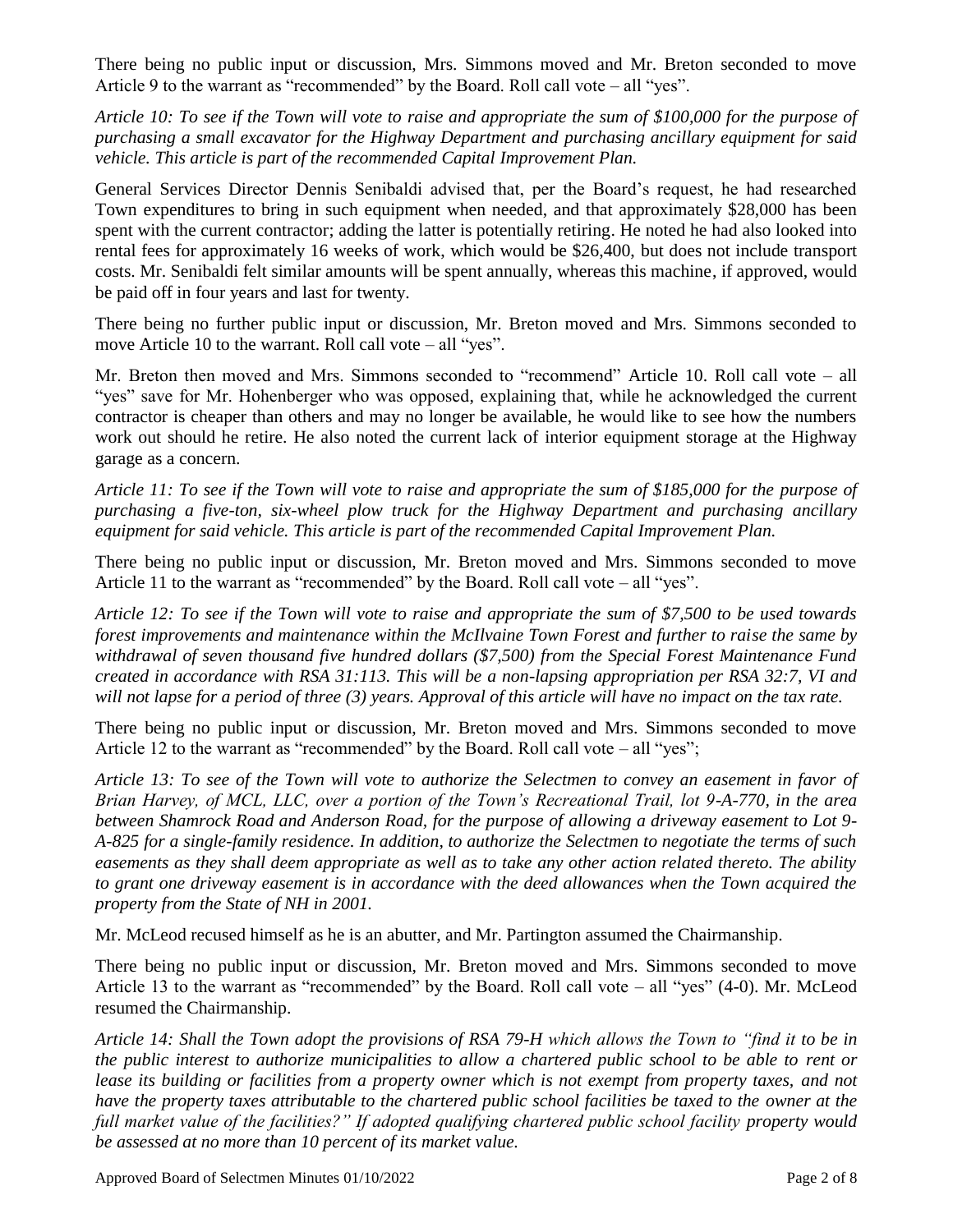Mr. McLeod noted that the Academy had submitted correspondence in support of this article, which noted the savings and benefits they afford the community.

There being no public input or discussion, Mr. Breton moved and Mr. Partington seconded to move Article 14 to the warrant as "recommended" by the Board. Roll call vote – all "yes";

*Article 15: To see if the Town will vote in accordance with RSA 32:5(V-b) to require that the annual budget and all special warrant articles having a tax impact, as determined by the governing body, shall contain a notation stating the estimated tax impact of the article.*

There being no public input or discussion, Mr. Breton moved and Mrs. Simmons seconded to move Article 15 to the warrant as "recommended" by the Board. Roll call vote – all "yes", save for Mr. McLeod who abstained citing concerns that inclusion of this information may result in unintended consequences.

*Article 16: Shall the Town raise and appropriate as an operating budget, not including appropriations by special warrant articles and other appropriations voted separately, the amounts set forth on the budget posted with the warrant or as amended by vote of the first session, for the purposes set forth therein, totaling \$17,583,167.58. Should this article be defeated, the operating budget shall be \$17,071,004.58 which is the same as last year, with certain adjustments required by previous action of the town, or by law, or the governing body may hold one special meeting in accordance with RSA 40:13 X and XVI to take up the issue of a revised operating budget only.*

Mr. Sullivan noted that the Board had intended to consider a request from the Planning Board to include funding for the Master Plan. Discussion ensued regarding the amount requested, with Mr. Partington noting the proposed figure of \$90,000 had come from the warrant article for the 2005 Master Plan; adding nothing has been put out to RFP as yet, however, that amount does seem to fall in the middle of what other towns have spent. He then noted he thought this was to have been a separate warrant article, indicating he was not sure he supported putting it in the budget.

Betty Dunn, Woodvue Road, approached and urged the Board to include funding either way; noting the Planning Board has been working on this for years, but the totality of the project is so big and complex that they cannot be expected to do this kind of work in addition to what comes before them. She indicated if the Town is to have a useable Master Plan, we have to have a professional help with the framework and provide support to the Planning Board; adding we need to do this, and do so before it is too late.

Peter Griffin, Mockingbird Hill Road, concurred with Mrs. Dunn, adding that the Master Plan is the face of the community, which people will look at and see what Windham represents. He noted it is a good marketing tool for the Town, that cannot be put off anymore and in which we need to invest. Brief discussion ensued regarding the timing of doing this as a separate warrant article.

Wayne Morris, Jordan Road, noted that the 2005 Master Plan had included the whole concept of trail connectivity, which was a big driver behind why the box culvert under 93 had been built; explaining east to west connectivity had been in the Plan and he was not sure we would have gotten the culvert without that. Mr. Morris noted that having any future items we are looking at in the Master Plan will give them extra weight; adding we cannot be penny wise and pound foolish and questioning when the Planning Board would be able to do it. He noted there are many things going on, such as a water line, new Town Hall, and regional planning, that we should get input on for inclusion in the Master Plan.

Mr. Partington noted that, after watching the Planning Board over the last few years, it was clear they will not be able to complete the Master Plan; clarifying that he does not mean the Planning Board is ineffective, because they are very effective, however, the Master Plan is a different skill set and professional input is needed.

Mr. Hohenberger noted that he would want to see any funding pulled out as a separate article; adding that he believes the Master Plan to be a main function of the Planning Board and it is not a good idea to hand it over to someone else.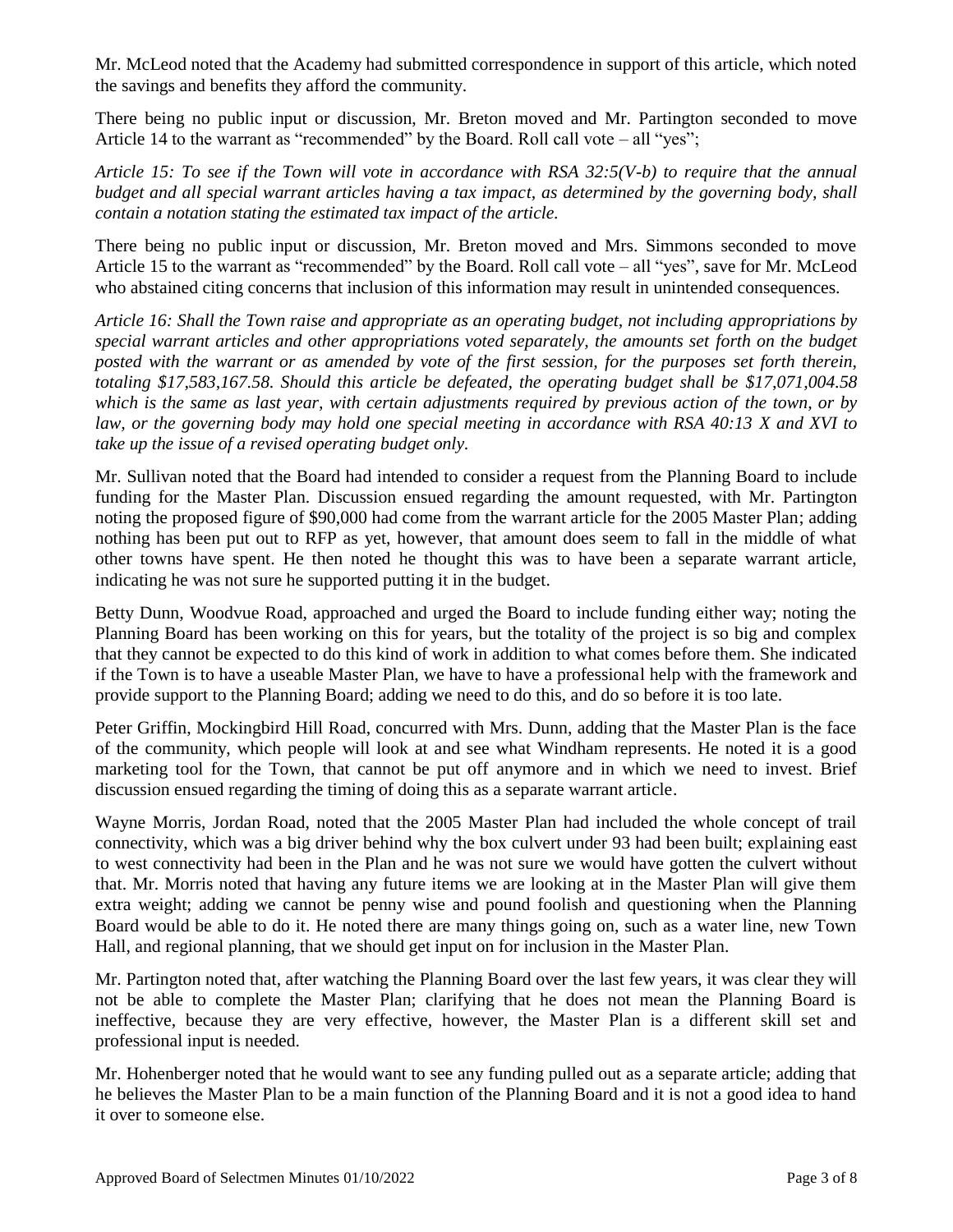Mrs. Simmons expressed support for hiring a professional and for a separate article. She then sought clarification as to whether some sections could just be updated, citing several that were redone in 2015- 17, and whether \$90,000 was a reasonable amount. Mr. Sullivan noted that, based upon the Community Development Director's research, surrounding Town's spent from \$30,000 to over \$100,000 on theirs; adding he thought \$50,000 at a minimum will be necessary for bona fide assistance. Discussion ensued regarding the Town's previous expense, whether the entire Plan needed to be redone, the Planning Board's work thus far, and the ability to amend the article at the Deliberative Session.

Mr. McLeod expressed support for the funding, noting this is too much to ask of the Planning Board given the amount of work and statutory requirements they face. He noted that, to Mr. Hohenberger's concerns, the professional retained would not write the plan, just gather the information together for the Planning Board's review; concurring with others that this is a key document for the Town.

After further discussion, Mr. Partington moved and Mrs. Simmons seconded that a separate article be included on the warrant for \$50,000 for the Master Plan.

Mr. Sullivan advised that the Board would need to finalize the wording of the article before the end of the hearing, suggesting the following: *"To see if the Town will vote to raise and appropriate the sum of \$50,000 for the purpose of developing an updated Master Plan and to authorize the Planning Board to engage the services of a consultant to assist in the development of the plan. This will be a non-lapsing appropriation per RSA 32:7, VI and will not lapse until the project is complete or for a period of two (2) years, whichever is less."*

After discussion regarding the timing of the funds lapsing, which Mr. Sullivan clarified will not occur provided they have been encumbered, Mr. Partington noted he would support three years. Mrs. Simmons concurred.

Roll call vote  $-$  all "yes".

Mr. Partington then moved and Mrs. Simmons seconded to "recommend" the article. Roll call vote – all "yes" save for Mr. Hohenberger.

*Article 16, continued:* There being no public input or discussion, Mr. Breton moved and Mrs. Simmons seconded to move Article 16 to the warrant as "recommended" by the Board. Roll call vote – all "yes"; however, Mrs. Simmons noted that she felt it should include the police officer. Brief discussion ensued.

*Mr. Sullivan* then noted the following citizen petition had been received: *"A request to the voters to raise and appropriate \$9,500.00 dollars to restore the stonework on the historic Gov. Dinsmore Wall. This represents the third phase of work on the wall located at the corner of Gov. Dinsmore Road and Mockingbird Hill Road. The other phases included extensive tree removal, creation of a historic district, and the restoration of the bronze plaque. The goal is to create a pocket park."*

He indicated the requisite signatures have been verified by the Town Clerk and it will appear on the warrant; adding that as this is a monetary article the Board must include a recommendation.

Mr. Griffin approached explaining this was another phase in the total restoration of the wall and surrounding area; adding he had requested bids from four contractors and only received two responses, with this amount being the best of the two. Mr. Griffin reminded all he had explored with the Board taking these monies from the unexpended fund balance or Mr. Senibaldi's budget, however, neither had been approved; adding he had gone with the citizen petition as recommended and he hoped the Board will support same.

Discussion ensued regarding the overall budget increase with the Master Plan funding and this item, which Mr. Sullivan noted were negligible overall, whether this could be done out of the Property Maintenance Trust at a future time, work completed to date, and that as a petition this must appear on the warrant.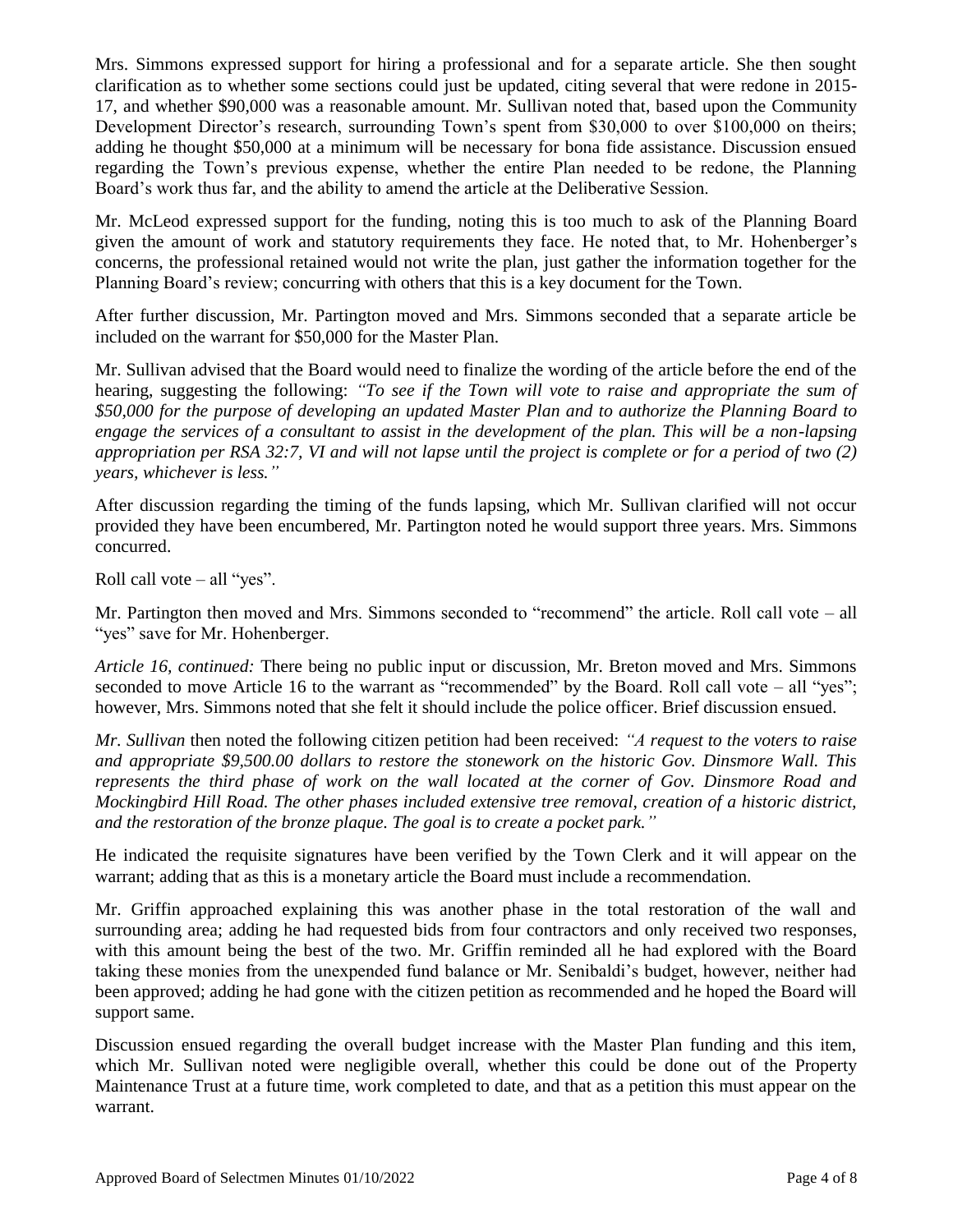Mrs. Dunn sought clarification as to what would happen should the article fail, and Mr. Sullivan replied that, in that case, no work could be done next year with Town funds; adding, however, that the eligibility for use of ARPA monies had been expanded and the petitioner could amend the warrant article to add that it would be null and void if otherwise funded. Discussion ensued.

Mr. Hohenberger moved to "not recommend" the article; suggesting that Mr. Griffin work with Mr. Sullivan on an amendment for the Deliberative Session to incorporate language regarding ARPA funding.

Mr. Breton seconded. Roll call vote – all "yes", save for Mr. McLeod.

**PUBLIC HEARING – CONSERVATION BOND:** Mr. McLeod read the Public Hearing notice into the record, as follows: *"In accordance with RSA 33:8-A, the Board of Selectmen will hold a Public Hearing on a proposed bond issue in the amount of \$6,200,000for the purpose of purchasing Conservation Lands, on Monday, January 10, 2022at 7:00 pm at the Community Development Department. Although the total cost of the land purchases over time would be \$6,200,000,the warrant article would limit the Town to borrowing no more than \$2,000,000 in any one year."*

He then read the proposed article, as follows: *Article 4*: *To see if the Town will vote to raise and appropriate the sum of Six Million Two Hundred Thousand and no 100th Dollar (\$6,200,000.00) to purchase land and easements for conservation purposes, and to authorize the Board of Selectmen to issue bonds or notes in compliance with provisions of the Municipal Finance Act (RSA 33:1 et seq., as amended); provided, however, that notwithstanding anything herein to the contrary, the Town shall not issue more than two million dollars (\$2,000,000.00) of bonds or notes in any one calendar year, to authorize the Selectmen to negotiate and determine the rate of interest thereon and the maturity and other terms thereof, and to take any other action they deem appropriate to effectuate the sale and / or issuance of said bonds or notes, however, no such bonds or notes shall be issued with a term maturity of not less than ten (10) years or more than fifteen (15) years. Land or property interest to be purchased with bond proceeds shall be acquired in the name of the Town by the Conservation Commission, subject to the approval of the Selectmen, pursuant to RSA 36-A:4. (60% Majority Required)*

Tom Earley, Westchester Road, approached and reviewed the attached, which provided supplemental information and details to his earlier presentation at the 12/20/2021 Board meeting.

Bob Coole, Morrison Road, approached in support of the warrant article as it would give the Town the opportunity to purchase property without waiting for Town meeting and would be a benefit to the Town if passed.

Mrs. Simmons sought clarification as to whether there was a time limit to expend the funds, and Mr. Sullivan replied in the negative. She then inquired as to the purchase process and Mr. McLeod indicated such purchases are usually discussed in non-public under land acquisition. Discussion ensued.

Mr. Hohenberger inquired about interest accrual on the funds and Mr. Earley indicated the wording of the warrant article would not allow for investment in higher yield accounts. Discussion ensued, and Mr. Hohenberger inquired whether there were a way to have the funds available without withdrawing any annually and Mr. Sullivan clarified the funds would not be taken out until the time of purchase.

Dave Curto, Conservation Chairman, noted they have several properties in mind, reiterating the intent is not to take the money out and let it sit, but rather having it available to extract when needed. Discussion ensued regarding the process and that there would be a 30-day availability for the funds through a standard bank.

Mr. Breton noted that, as the article is worded the Town could theoretically have multiple bonds out and Mr. Sullivan replied in the affirmative. Discussion ensued regarding using the NH Bond Bank versus a regular bank, that the former offers better rates but no pre-pay options, the Clyde Pond bond payments, and that if large parcels in current use were purchased no use tax would be available to pay the latter.

Mr. Partington and Mr. McLeod expressed support for the article, citing, among other things, the need to know what the voters think and that conservation land plays to our strengths and identity as reasons.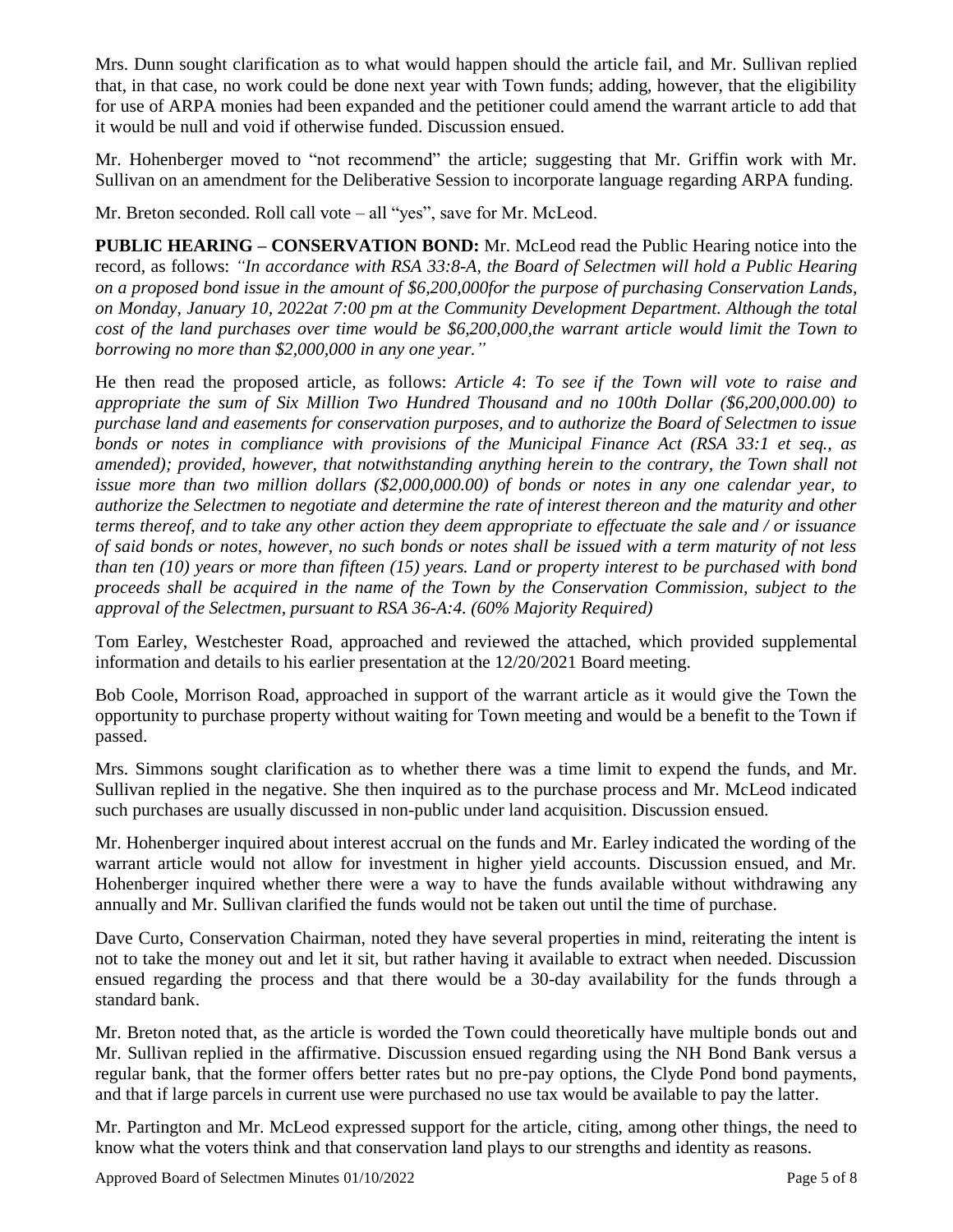Mr. Hohenberger noted that, in the past, the Conservation Commission has committed to using land use change tax funds to offset such bond payments; inquiring whether they would be willing to state the same in this case. Mr. Curto replied that is his intent, noting there are currently 1,000 acres in current use and land values are increasing; adding, however, that he could not speak for the rest of the members.

Wayne Morris, Conservation Commission member, approached noting that most of these purchases are currently handled by the Commission and Board of Selectmen through current use funds; adding the overarching public decision on same will be on this bond vote. He noted that the Town is no longer a rural oasis, but a suburban one.

Dan Spalinger, Glance Road, expressed support for this effort, noting it was sad Windham only had 12% conservation land where the State recommends having 25%. He cited the Town previously being named "Best Place to Live", and that we will never be thought such again if we do not protect and conserve land.

Mrs. Simmons then moved and Mr. Breton seconded to move Article 4 to the warrant. Roll call vote – all "yes".

Mrs. Simmons moved and Mr. Partington seconded to "recommend" the article. Roll call vote – all "yes" save for Mr. Hohenberger who abstained. The latter explained that if the Conservation Commission will vote to use current use funds to pay the bond, he will change his recommendation after the Deliberative Session. Discussion ensued, with Mr. Curto advising he will get this done at their next meeting.

Mr. Sullivan then inquired whether the Board would like to meet immediately following the Deliberative Session to change their recommendations, and it was the consensus to do so.

**PUBLIC HEARING – PLOWING FEES**: Mr. McLeod read the public hearing notice into the record, as follows: *"In accordance with RSA 41:9A, the Board of Selectmen will hold a Public Hearing on January 10, 2022 at 7:00PM at the Community Development Department for the purpose of considering an amendment to the fee charged by the Town to plow approved subdivision roads that have not yet been accepted by the Town in accordance with the Town's "Snow Removal on Private/ Unaccepted Streets as follows: Existing Charge Per Mile \$6400/mile; Proposed Charge Per Mile \$8600/ mile. New Fees to become effective upon adoption."*

Mr. Sullivan explained that this fee has not been changed since 2011, and Mr. McLeod sought clarification as to whether this were a per event or per season fee. Mr. Sullivan replied it was per season.

Mr. Senibaldi approached and explained he had averaged ten years of inflation to calculate the proposed increase, and even at the new fee it costs the Town more per mile. He noted that approximately 8 roads are involved, and each of the developers are aware of the potential increase being charged retroactively; adding that each has paid for the season and will receive a supplemental bill if approved.

Mr. Breton moved and Mrs. Simmons seconded to adopt the new fee as posted. Roll call vote – all "yes".

**BID AWARD - PAVING PROJECTS:** Mr. Sullivan noted that three bids had been received for paving of nine roads; clarifying that there will not be enough funding to do all, however, Mr. Senibaldi will recommend which to complete.

Mr. Senibaldi noted his recommendation would be to complete Castle Hill, Ministerial, and Faith roads; noting the total cost for same would be  $$769,678$ , and that an additional  $$6,000+/-$  would be needed which will come from his summer maintenance budget.

Discussion ensued regarding ongoing development on Castle Hill Road and related heavy truck traffic, which Mr. Senibaldi indicated he did not believe would impact this project.

Mr. Sullivan noted for the record that the bids received for those three roads were as follows, with Mr. Senibaldi's recommendation being to award same to the low bidder: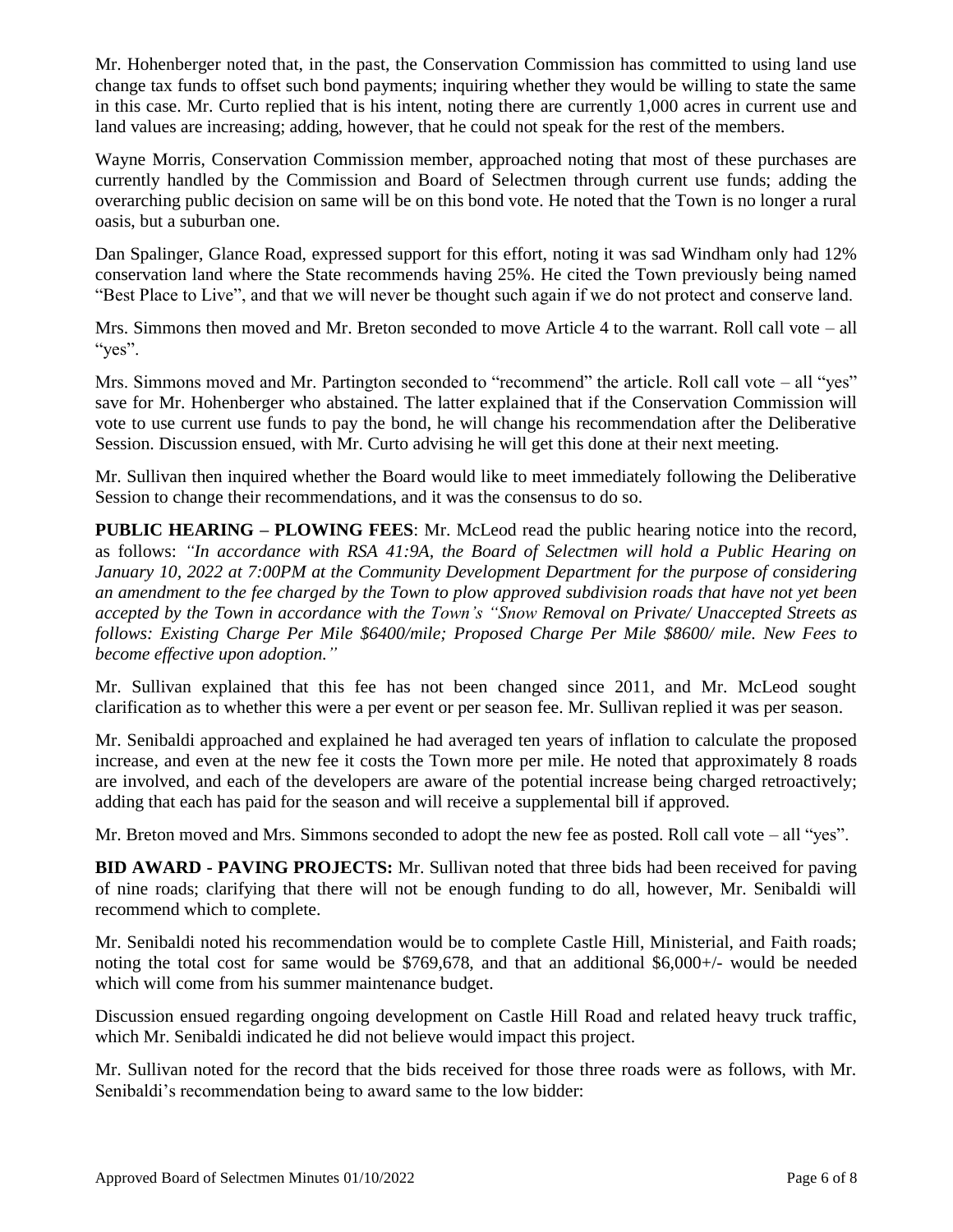| <b>Vendor</b>                   | <b>Castle Hill</b><br>Road | <b>Ministerial</b><br>Road | Faith<br>Road | <b>TOTAL</b> |
|---------------------------------|----------------------------|----------------------------|---------------|--------------|
| Newport, Nashua NH              | \$536,185                  | \$267.400                  | \$268,000     | \$1,071,585  |
| R&D Paving, Franklin NH         | \$389,919                  | \$177.486                  | \$202.273     | \$769,678    |
| Busby Construction, Atkinson NH | \$491,846                  | \$219,913                  | \$231.542     | \$943,301    |

Mr. Breton moved and Mrs. Simmons seconded to award the bid for paving of Castle Hill, Ministerial and Faith roads to R & D Paving as bid. Roll call vote – all "yes".

**OLD/NEW BUSINESS:** Mr. Sullivan advised that the Planning Board had interviewed Mr. Ed LaPointe as a candidate for the Southern NH Regional Planning Commission, and was recommending the Selectmen appoint him accordingly.

Mr. Breton moved and Mrs. Simmons seconded to appoint Ed LaPointe to the SNHPC for a term of four years. Roll call vote – all "yes".

*Mr. Sullivan* advised that the Board needed to sign the abatement approval for the Rock Pond Improvement Association, as well an administrative abatement for lot 8A-63, which had been donated to the Town. The Board executed the documents accordingly.

**CORRESPONDENCE:** *Site bond release:* Mr. Breton moved and Mrs. Simmons seconded to approve the release in the amount of \$388. Roll call vote – all "yes".

*Partial site bond release:* Mr. Breton moved and Mrs. Simmons seconded to approve the release in the amount of  $$1,120.73$ , retaining  $$1,000$ . Roll call vote – all "yes".

**MINUTES**: Mrs. Simmons moved and Mr. Breton seconded to approve the minutes of 11/15, 11/22, 12/13, and  $12/27/2021$  as written. Roll call vote – all "yes".

Mrs. Simmons moved and Mr. Breton seconded to approve the minutes of 11/29/2021 as written. Roll call vote – all "yes", save for Mr. McLeod who abstained due to absence.

**NONPUBLIC SESSION:** Mrs. Simmons moved and Mr. Breton seconded to enter into non-public session in accordance with RSA 91-A:3, II b and c. Roll call vote – all "yes". The Board and Mr. Sullivan were present in all sessions.

*Personnel #1* – Mr. Sullivan made a recommendation to hire a candidate for the open position of Admin Assistant to Assessing at Grade 14, pending successful background checks.

Mr. Breton made a motion to hire the recommended candidate at Grade 14, seconded by Mrs. Simmons. Roll call vote – all members Yes. Motion approved 5-0.

*Personnel #2* – The Board discussed the process to fill the position of Police Chief as a result of Chief Lewis notifying the Board that he plans to retire as of May 1, 2022. Mr. Sullivan will follow-up.

*Personnel #3* – Mr. Sullivan advised the Board that staff had begun the recruitment process to fill the position of Searles Attendant (for opening and closing of the facility during events / rentals).

Mr. Breton made a motion to support the pay of the position to be \$20 / hour, seconded by Mrs. Simmons. Roll call vote – Mr. Breton, Mr. Partington, Mrs. Simmons and Mr. McLeod voted Yes; Mr. Hohenberger voted No. Motion approved 4-1.

*Reputations* – Mr. Sullivan updated the Board as to the status of POET installations into several properties impacted by the PFAS exceedances in the area of the Town Center. He reviewed a quote for a POET at 2 Lowell Road (Center School) received from the town's contractor Advance Radon Mitigation.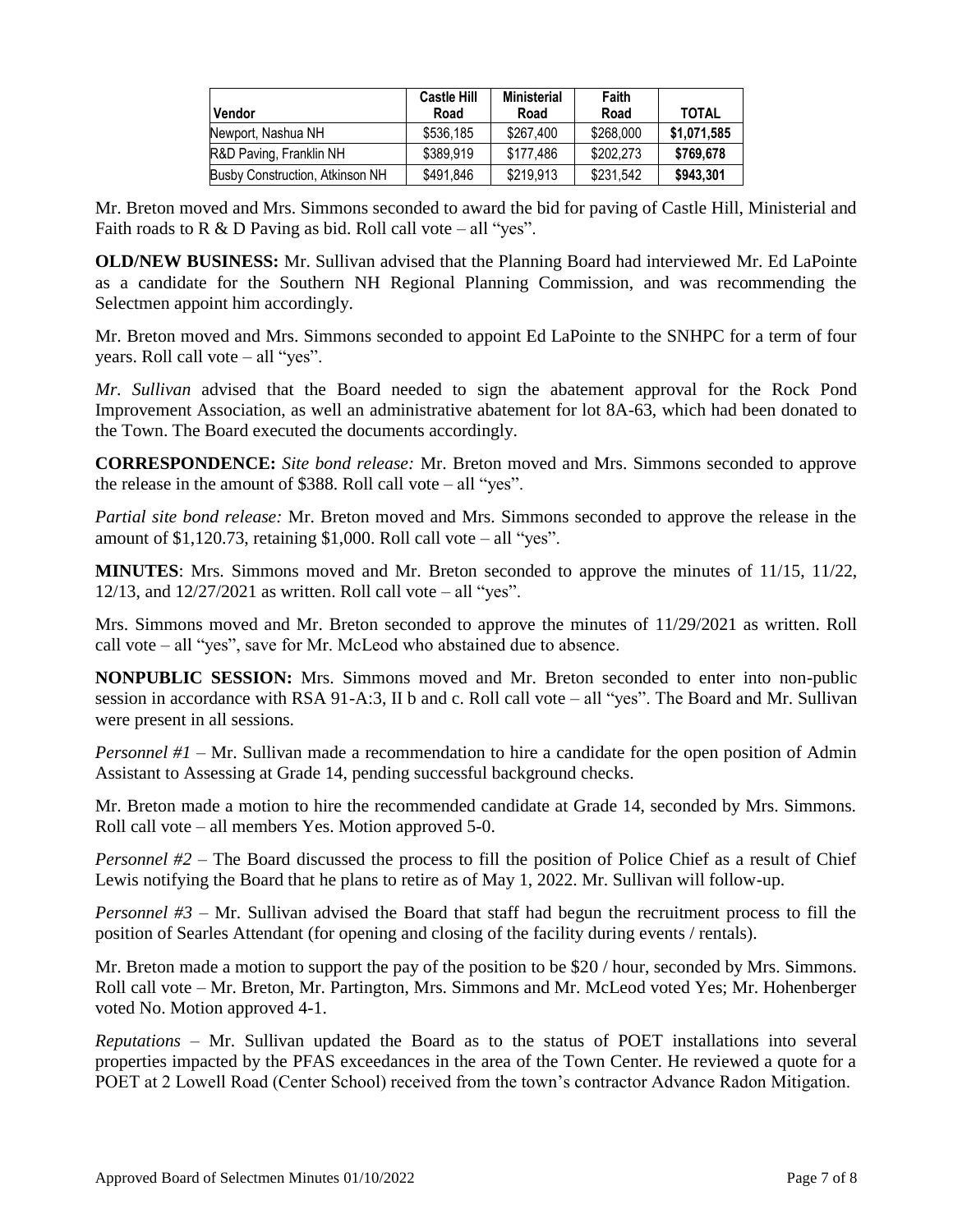Mrs. Simmons moved to approve the quote received as an extension of the current contract with ARM, seconded by Mr. Breton. Roll call vote – Mr. Breton, Mr. McLeod, and Mrs. Simmons voted Yes; Mr. Hohenberger and Mr. Partington voted No. Motion approved 3-2.

*Personnel #4* – Mr. Sullivan updated the Board on the status of the Town Administrator recruitment process. No decisions were made.

Mr. Breton made a motion to exit non-public session, seconded by Mrs. Simmons. Roll call vote – all members Yes. Motion approved 5-0.

Mr. Breton made a motion to adjourn at 10:00 pm, seconded by Mrs. Simmons. Roll call vote – all members Yes. Motion approved 5-0.

Respectfully submitted,

David Sullivan, Town Administrator Wendi Devlin, Administrative Assistant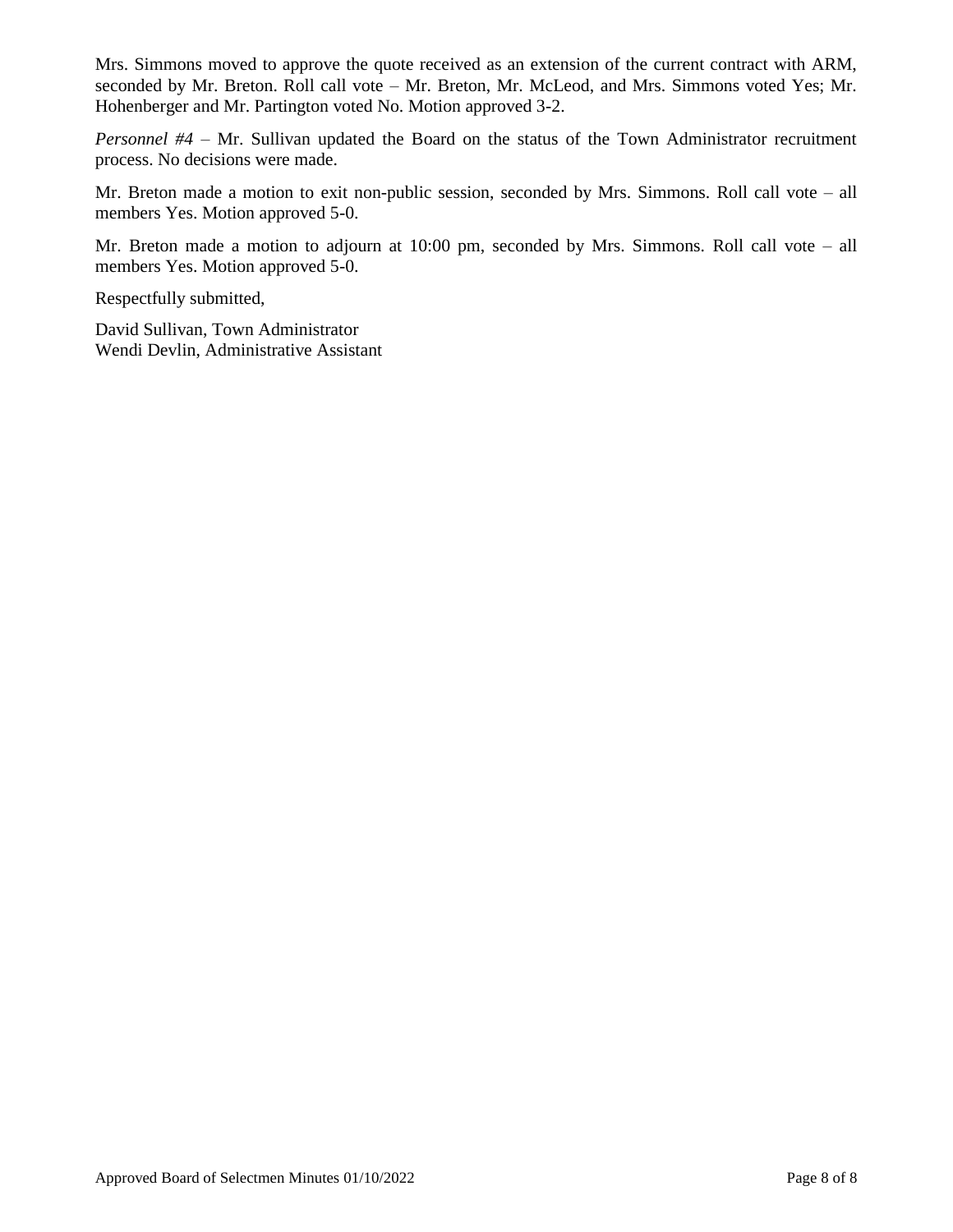## **LEGAL NOTICE TOWN OF WINDHAM, NH PUBLIC HEARING NOTICE**

The Board of Selectmen will hold a public hearing on the proposed Town Budget and Warrant for 2022 on Monday, **January 10, 2022 at 7:00 pm** at the Community Development Department, in accordance with RSA 32. A second hearing, if necessary, will be held on Tuesday, January 18, 2022 at 7:00 pm, at the Community Development Department. The proposed budget figures are as follows:

| <b>General Government</b>        | \$2,907,315.00  |
|----------------------------------|-----------------|
| <b>Public Safety</b>             | \$9.230.050.00  |
| Highways, Streets and Bridges    | \$1,223,330.00  |
| Sanitation                       | \$1,391,010.00  |
| <b>Health and Human Services</b> | 52.925.00<br>\$ |
| Welfare                          | 45.540.00<br>\$ |
| Culture and Recreation           | \$1.823.485.00  |
| Debt Service                     | 529,512.58<br>S |
| Capital Outlay - Roads           | 380,000.00      |
| <b>Total Proposed Budget</b>     | \$17,583,167.58 |

 *Note that the Default Budget for 2022 would be \$17,071,004.58*

The Selectmen will also address all Petition and Special Warrant Articles including those appearing below:

| (1)  | \$<br>6,200,000 | For the purpose of purchasing conservation land. The<br>funding would be through either a 10 year or 15 year<br>bond with estimated annual payments of \$501,000<br>based on the full \$6.2M at 15 years; however the article<br>will limit the borrowing to no more than \$2.0M per year.<br>The payments for 15 years at the \$2.0M level are<br>estimated to be \$223,000 annually. |
|------|-----------------|----------------------------------------------------------------------------------------------------------------------------------------------------------------------------------------------------------------------------------------------------------------------------------------------------------------------------------------------------------------------------------------|
| (3)  | \$<br>75,000    | To add to our Property Maintenance Trust.                                                                                                                                                                                                                                                                                                                                              |
| (4)  | \$<br>32,500    | For the Coordination, Marketing and Maintenance<br>associated with the Searles Building. Funding to come<br>from Searles Revenue Fund. Article has no additional<br>impact on Tax Rate.                                                                                                                                                                                                |
| (5)  | \$<br>98,579    | For the purpose of repairing the flooring structure and<br>upper interior walls of the Tower. Funding for this article<br>would come from the remaining 2020 bond proceeds,<br>which were approved for repairs to the roof and stone<br>exterior of the Tower. Article has no additional impact<br>on Tax Rate.                                                                        |
| (6)  | \$<br>58,070    | For the purpose of hiring a new, full-time police officer<br>effective July 1, 2022                                                                                                                                                                                                                                                                                                    |
| (7)  | \$<br>20,000    | For the purpose of repairs and renovations to the Town<br>Hall, to include but not limited to, siding repairs and or<br>painting, drainage improvements, moisture control,<br>insulation, and window improvements. This article is<br>part of the recommended Capital Improvement<br>Program.                                                                                          |
| (8)  | \$<br>100,000   | For the purpose of purchasing a small excavator for the<br>Highway Department and ancillary equipment for said<br>vehicle. This article is part of the recommended Capital<br>Improvement Plan.                                                                                                                                                                                        |
| (9)  | \$<br>185,000   | For the purpose of purchasing a five-ton six-wheel plow<br>truck for the Highway Department and ancillary<br>equipment for said vehicle. This article is part of the<br>recommended Capital Improvement Plan.                                                                                                                                                                          |
| (10) | \$<br>7,500     | For improvements within the McIIvaine Town Forest.<br>Funding to come from the Forest Fund established for<br>this purpose. Article has no additional impact on tax<br>rate.                                                                                                                                                                                                           |